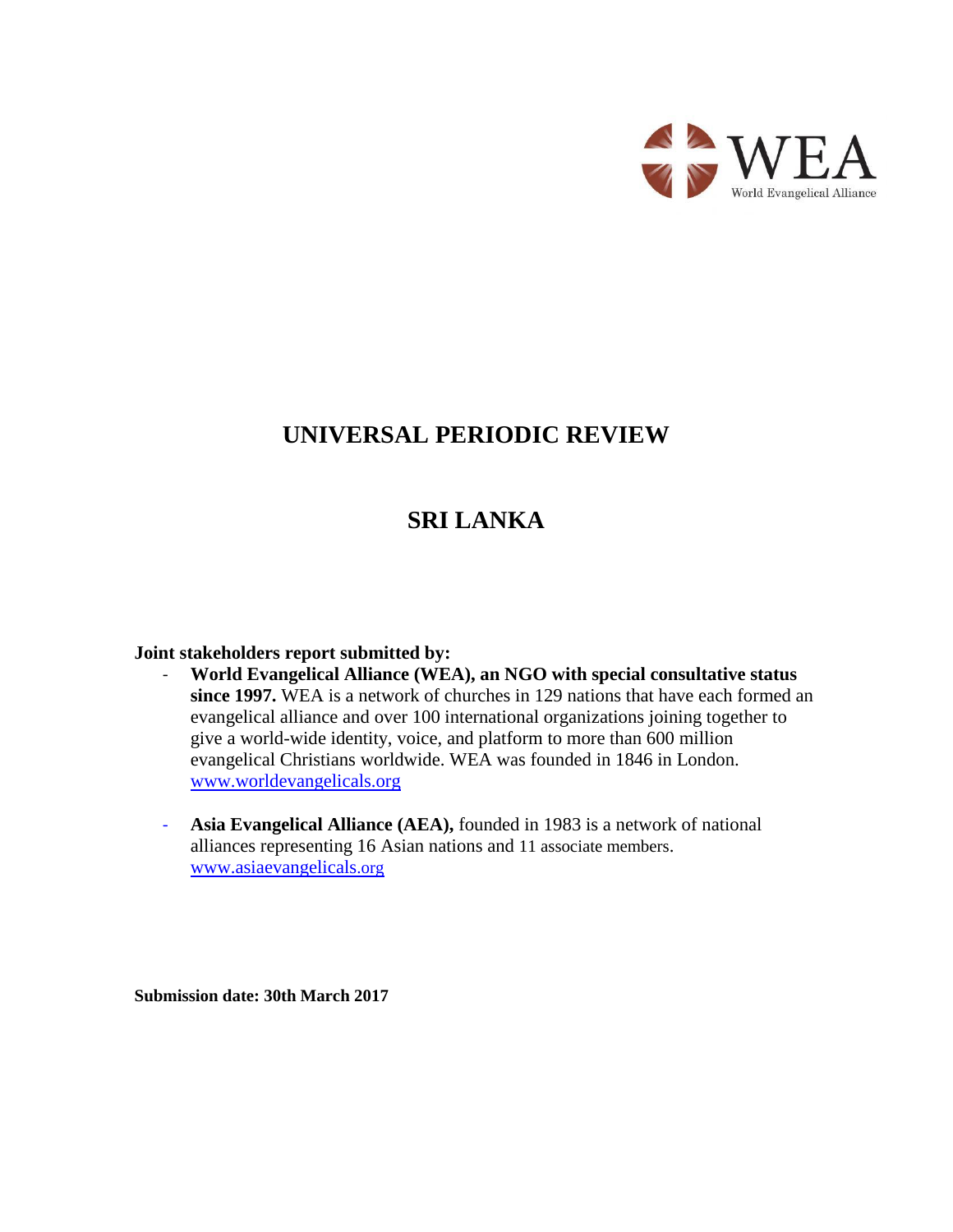#### **EXECUTIVE SUMMARY**

Sri Lanka is a pluralistic society made up of diverse ethnic, religious and cultural communities. Following a period of nearly 30 years of polarising civil war, Sri Lanka transitioned into a period in which flagrant human rights abuses were common-place under the repressive presidency of Mahinda Rajapakse. During the reporting period from 2012 to 2015, there emerged a number of ultra-nationalist groups such as the *Bodu Bala Sena* and the *Sinhala Ravaya* groups that led increasingly violent attacks against Christians and Muslims with impunity.

In 2015, Sri Lanka's political climate underwent change through an electoral process that was widely hailed as democratic and transparent. The current coalition government led by President Maithripala Sirisena and Prime Minister Ranil Wickremesinghe adopted a number of appreciable policy and legal changes in an effort towards democratisation; namely: the passing of the  $19<sup>th</sup>$  Amendment to the Constitution on  $15<sup>th</sup>$  May 2015, which introduced a number of long overdue reforms; the ratification of the International Convention for the Protection of All Persons Against Enforced Disappearances (CED) on May 26<sup>th</sup>, 2016; and the introduction and passing of the legislature on the Office on Missing Persons (OMP) on 23<sup>rd</sup> August, 2016.

Ultra-nationalist violence receded with the change of administration in 2015, but extremist Buddhist groups continue to exert a significant level of influence. Notably, in 2016, even after the change of government and steps towards democratization, a nationalist campaign entitled *Sinha Le* surfaced, attempting to promote the notion of a pure Sinhala-Buddhist nation. The situation of religious freedom thus continues to be disconcerting for minority religious communities (in particular, the Evangelical Christian and Muslim communities) in the country.

The Evangelical Christian community in Sri Lanka is a minority within a minority and thus, faces myriad violations, including violent attacks, in contravention of their right to religious freedom or belief. Denial by government agencies to acknowledge their legitimate existence has resulted in the violation of their right to enjoy freedom of religion or belief as enshrined in Article 18 of the International Covenant on Civil and Political Rights  $(ICCPR)^1$  and wider democratic freedoms.

At Sri Lanka's most recent UPR on 1 November 2012, three recommendations put forward by the Holy See,<sup>2</sup> Italy  $3$  and Spain<sup>4</sup> on promoting freedom of religion enjoyed the support

<sup>&</sup>lt;sup>1</sup> General comment No. 22 of the Human Rights Committee: 'The freedom to manifest religion or belief in worship, observance, practice and teaching encompasses a broad range of acts. The concept of worship extends to ritual and ceremonial acts giving direct expression to belief, as well as various practices integral to such acts, including the building of places of worship, the use of ritual formulae and objects, the display of symbols, and the observance of holidays and days of rest… In addition, the practice and teaching of religion or belief includes acts integral to the conduct by religious groups of their basic affairs, such as the freedom to choose their religious leaders, priests and teachers, the freedom to establish seminaries or religious schools and the freedom to prepare and distribute religious texts or publications'.

<sup>2</sup> Recommendation 127.56

<sup>3</sup> Recommendation 127.57

<sup>4</sup> Recommendation 128.91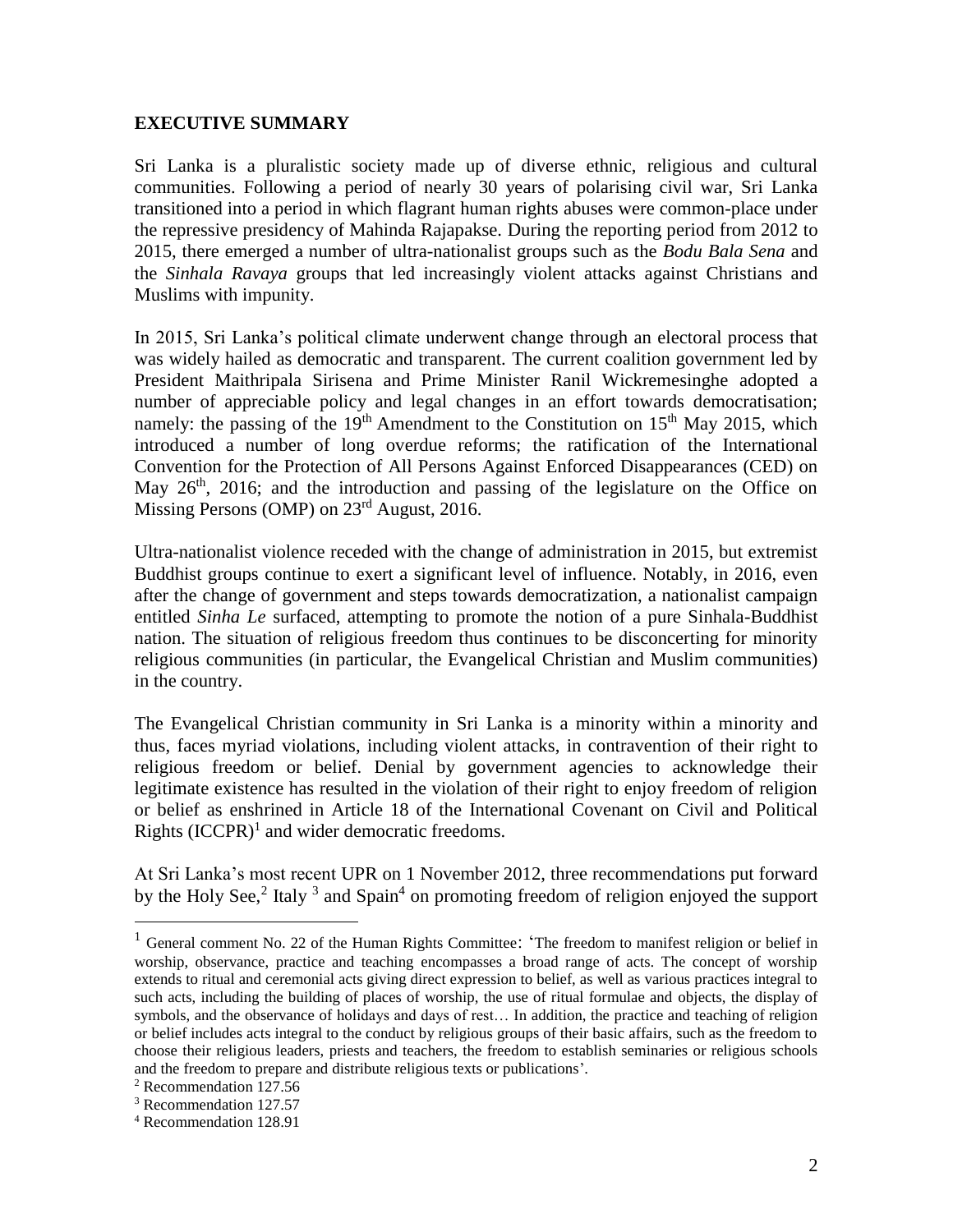of the Government of Sri Lanka (GoSL).<sup>5</sup> Furthermore, the GoSL also committed to enacting specific legislative amendments to the Penal Code, to ensure that the rights of ethnic and religious minority women are safeguarded.<sup>6</sup>

Furthermore, as part of an ambitious reform agenda, the Government of Sri Lanka (GoSL) co-sponsored resolution 30/1 at the UN Human Rights Council (UNHRC) in September 2015, mandating reconciliation and transitional justice mechanisms. At present Sri Lanka is undergoing a process of transitional justice, with the GoSL pledging to implement four mechanisms to facilitate transition. Nevertheless, an effective implementation of these mechanisms is yet to be realized as the entire process is currently in its embryonic stages, which has meant that war-affected communities have felt little change.

This report will highlight procedures and policies followed by local law enforcement, government authorities and institutions that breach the fundamental freedoms of the Evangelical Christian minority, including the issue and use of discriminatory circulars<sup>7</sup> that are applied disproportionately against religious minorities. However, this report will also highlight the violations and infringements of the rights of other minority religious groups in the country.

Furthermore, this report will also deal with wider human rights issues to be addressed through the Transitional Justice process currently underway in Sri Lanka.

# **FREEDOM OF RELIGION OR BELIEF**

# **SRI LANKA CONSTITUTIONAL & LEGAL FRAMEWORK**

- 1. Article 9 of the Sri Lankan Constitution accords Buddhism "the foremost place" and makes it "the duty of State to protect and foster the Buddha Sasana, while assuring to all religions the rights granted by Articles 10 and  $14(1)(e)$ ", granting Buddhism which is the majority religion special protected status and State patronage.
- 2. Article 10 guarantees "every person is entitled to the freedom of thought, conscience and religion, including the freedom to have or to adopt a religion or belief of his choice." Article 14(1)(e) guarantees that, "Every citizen is entitled to the freedom, either by himself or in association with others, and either in public or in private, to manifest his religion or belief in worship, observance, practice or teaching".
- 3. Article 12 of the Constitution guarantees equality before the law and stipulates that no citizen shall be discriminated against on the grounds of race, religion, language, cast, sex, political opinion, place of birth or any one of such grounds.

 $\overline{a}$ <sup>5</sup> United Nations, General Assembly, *Report of the Working Group on the Universal Periodic Review, Sri Lanka*, A/HRC/22/16, (18 December 2012), available from

[http://www.ohchr.org/Documents/HRBodies/HRCouncil/RegularSession/Session22/AHRC2216\\_English.PD](http://www.ohchr.org/Documents/HRBodies/HRCouncil/RegularSession/Session22/AHRC2216_English.PDF) [F](http://www.ohchr.org/Documents/HRBodies/HRCouncil/RegularSession/Session22/AHRC2216_English.PDF)

 $\overline{6}$  Recommendation 128.28

<sup>7</sup> Circular 2008 issued by the Ministry of Religious Affairs and Moral Upliftment, which calls for the registration of new constructions of religious worship places.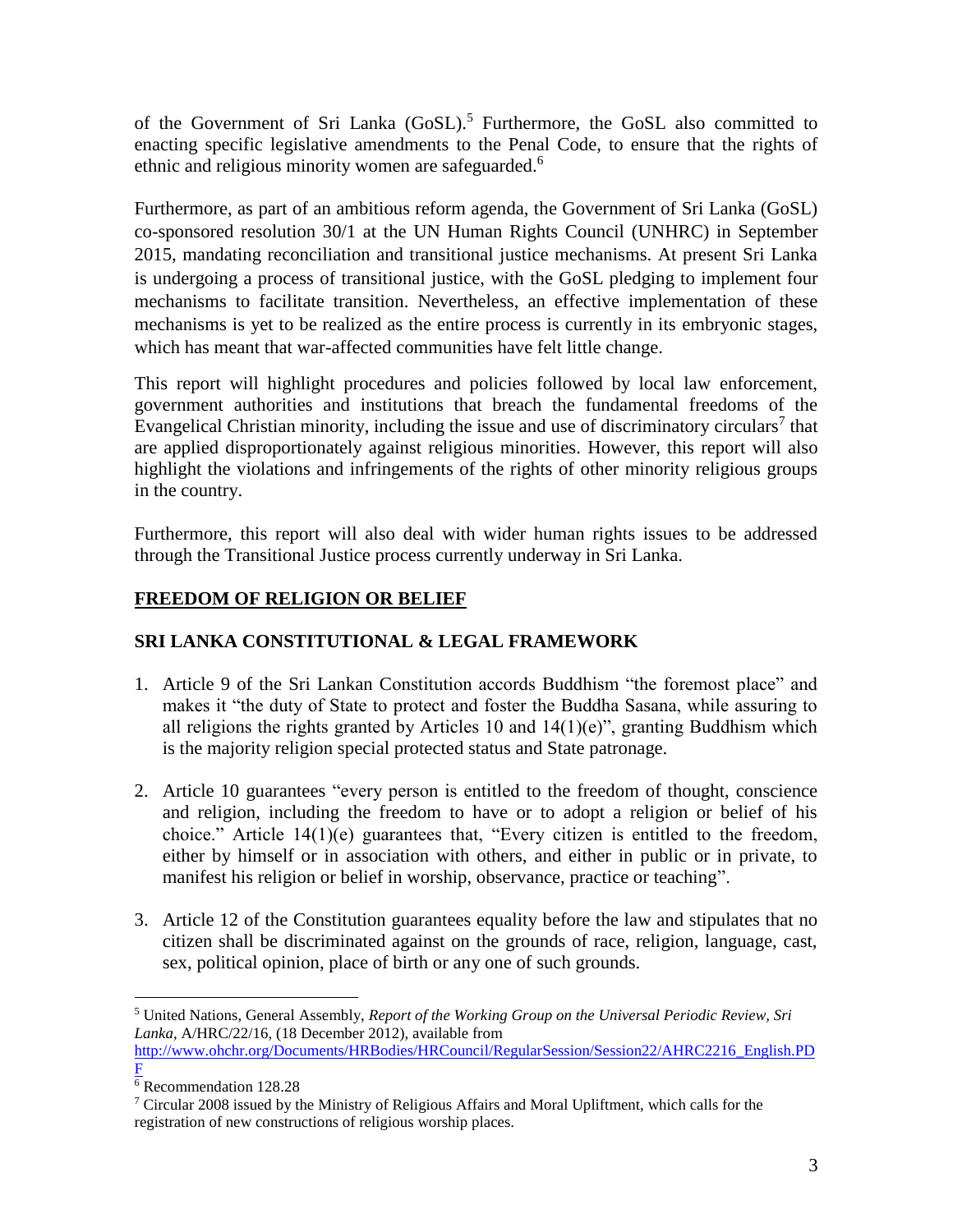- 4. Article 3 of the ICCPR Act No. 56 of 2007 states that "no person shall propagate war or advocate national, racial or religious hatred that constitutes incitement to discrimination, hostility or violence."
- 5. Article 27 of the Directive Principles of State Policy and Fundamental Duties for the Sri Lankan Constitution places a burden upon the State to ensure the full realization of the fundamental rights of all persons.

#### **INTERNATIONAL HUMAN RIGHTS OBLIGATIONS**

6. Sri Lanka recognizes the Universal Declaration of Human Rights (UDHR) and is a party to the International Covenant on Civil and Political Rights (ICCPR), the International Covenant on Economic, Social and Cultural Rights (ICESCR), the Convention on the Elimination of Racial Discrimination (CERD), the Convention against Torture and Other Cruel, Inhuman or Degrading Treatment or Punishment (CAT), International Convention for the Protection of All Persons from Enforced Disappearances (CED), and the Convention on the Rights of the Child (CRC) and its two first optional protocols.

### **VIOLATIONS OF THE FREEDOM OF RELIGION AND BELIEF**

### **a. Denial of Recognition and issues related to Registration (based on the 2008 Circular):**

- 7. While the majority of the population is Buddhist (ethnic Sinhalese); Hindus (Tamil) comprise approximately 14%, Muslims 8%, Roman Catholics 7% and Protestant Christians 1% of the population. <sup>8</sup>
- 8. The Christian communities comprise of three main bodies: the Roman Catholic Church, the National Christian Council (NCC) and the National Christian Evangelical Alliance of Sri Lanka (NCEASL. The Catholic Church and the more traditional protestant Christian denominations represented by the NCC are 'recognized' by the government (in practice) as 'legitimate' Christian churches. Christian denominations, which are outside these two groups, are not accorded recognition.<sup>9</sup> Thus, member churches of the NCEASL - established in 1952 and representing the country's evangelical protestant community - including churches incorporated as legal bodies by

<sup>8</sup> *Department of Census and Statistics-Sri Lanka*. (2017). *Statistics.gov.lk*. Retrieved 23 March 2017, from http://www.statistics.gov.lk

<sup>9</sup> For instance, the Director of the Department of Christian Religious Affairs issued a letter on 13th February 2016 to 11 members of the NCEASL, requesting information on their branch churches and the status of their registration with the government: The Society of the Apostolic Church of Sri Lanka, New Living Flame Church, Calvary Church, New Life Church, The Sanctuary Fellowship, Believer's Church, Gospel Grace Church, Back to the Bible, The Christian Centre, Healthcare Christian Fellowship of Lanka, and the Colombo Theological Seminary.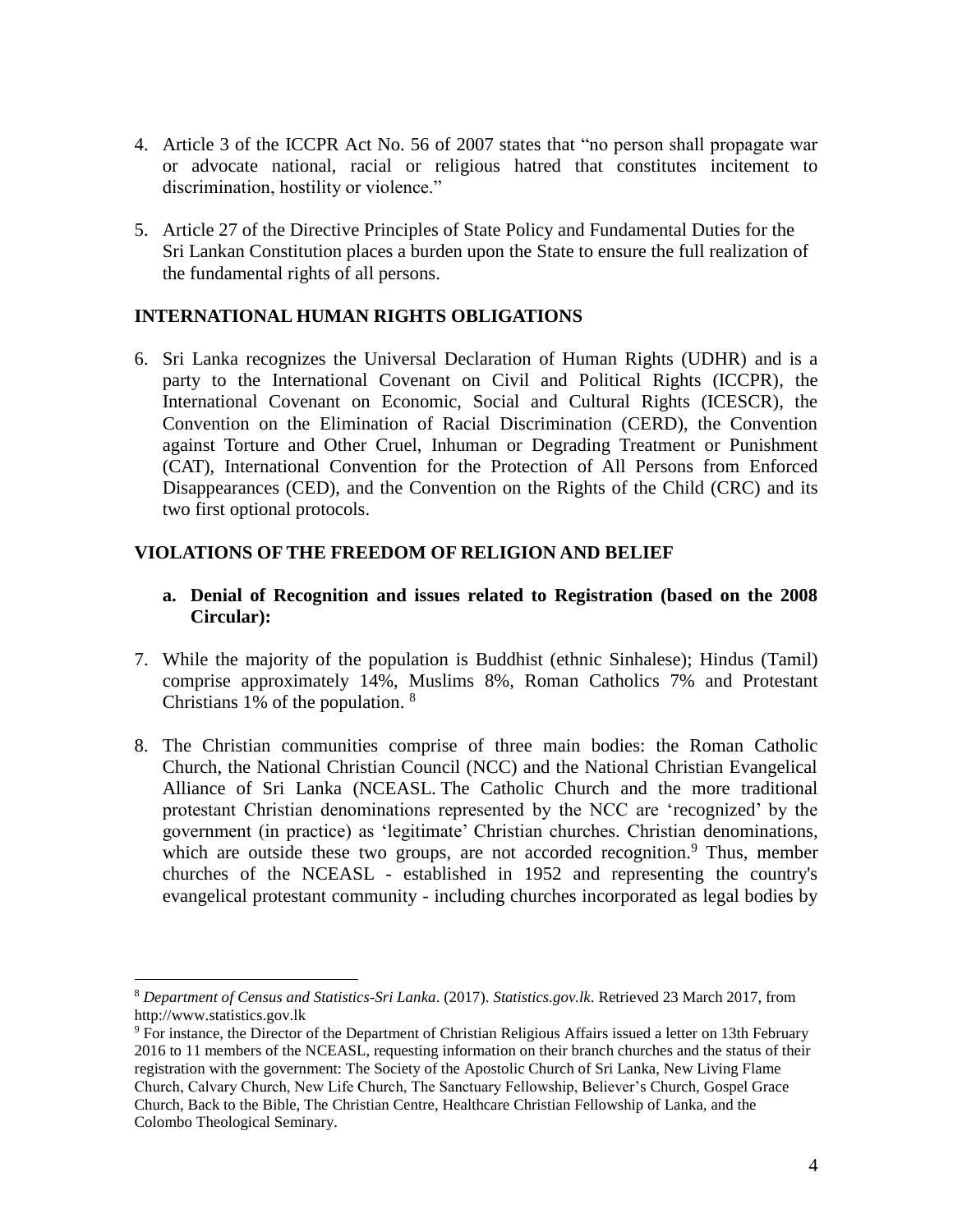acts of parliament, are not accorded State recognition. This includes two of the largest Christian denominations in Sri Lanka.<sup>10</sup>

- 9. This withholding of 'recognition' by the State deprives thousands of Christian citizens of their fundamental rights, including the freedom of thought, conscience and religion. It has created a situation where the State confers legitimacy and recognition on some while denying the rights of others, based on arbitrary and discriminatory grounds.
- 10. Sri Lankan law does not require the registration of places of worship or religious bodies with the State. Some religious groups voluntarily sought incorporation by an Act of Parliament, solely for the purpose of attaining legal personae in order to hold property, engage in banking transactions etc. however; the door to this option was closed, subsequent to 3 determinations of the Supreme Court,  $11$  including the matter of the 'Sisters of the Holy Cross of the Third Order of St. Francis in Menzingen' where the Supreme Court denied the right of incorporation of a Catholic order on the reasoning that "the propagation and spreading on Christianity…would not be permissible as it would impair the very existence of Buddhism  $\dots$ <sup>12</sup>"
- 11. In September 2008, the Ministry of Religious Affairs and Moral Upliftment<sup>13</sup> issued a circular requesting all future construction of any place of worship as subject to prior permission of the Ministry. The Ministry instructed Provincial Councils and Divisional Secretariats (local government bodies) to comply with this requirement and seek prior approval from the Ministry before approving applications for construction of places of worship.
- 12. The procedure prescribed by this Circular itself is inconsistent with principles of equality, non-discrimination and justice in that it exempts "traditional religions" from submitting documentary evidence required by the Ministry to prove their bona-fide<sup>14</sup> but fails to specify what "traditional religions" are. Ministry and local government officials make decisions to grant or deny permission based on their own understanding or biases.<sup>15</sup>

13. Evangelical Christian churches, prayer meetings, and religious worship activities are regularly denied permission to function, by the misapplication of this Circular which claims they are not recognized or accepted by the Ministry. As such, evangelical Christians face routine infringements of their right to religious freedom as enshrined in the Constitution of Sri Lanka.

<sup>&</sup>lt;sup>10</sup> The Salvation Army, Christian Reformed Church

<sup>&</sup>lt;sup>11</sup> Supreme Court Determination 2/2001; Supreme Court Special Determination 2/2003; Supreme Court Special Determination 19/2003

<sup>&</sup>lt;sup>12</sup> Supreme Court Special Determination 19/2003

<sup>&</sup>lt;sup>13</sup> Also designated as the Ministry of Buddha Sasana and Religious Affairs

<sup>&</sup>lt;sup>14</sup> Application form for new construction of a place of worship, page 2.

<sup>15</sup> See comment §33, Report of the Special Rapporteur on freedom of religion or belief, Heiner Bielefeldt presented to the Human Rights Council 19<sup>th</sup> Session, 22<sup>nd</sup> December 2011.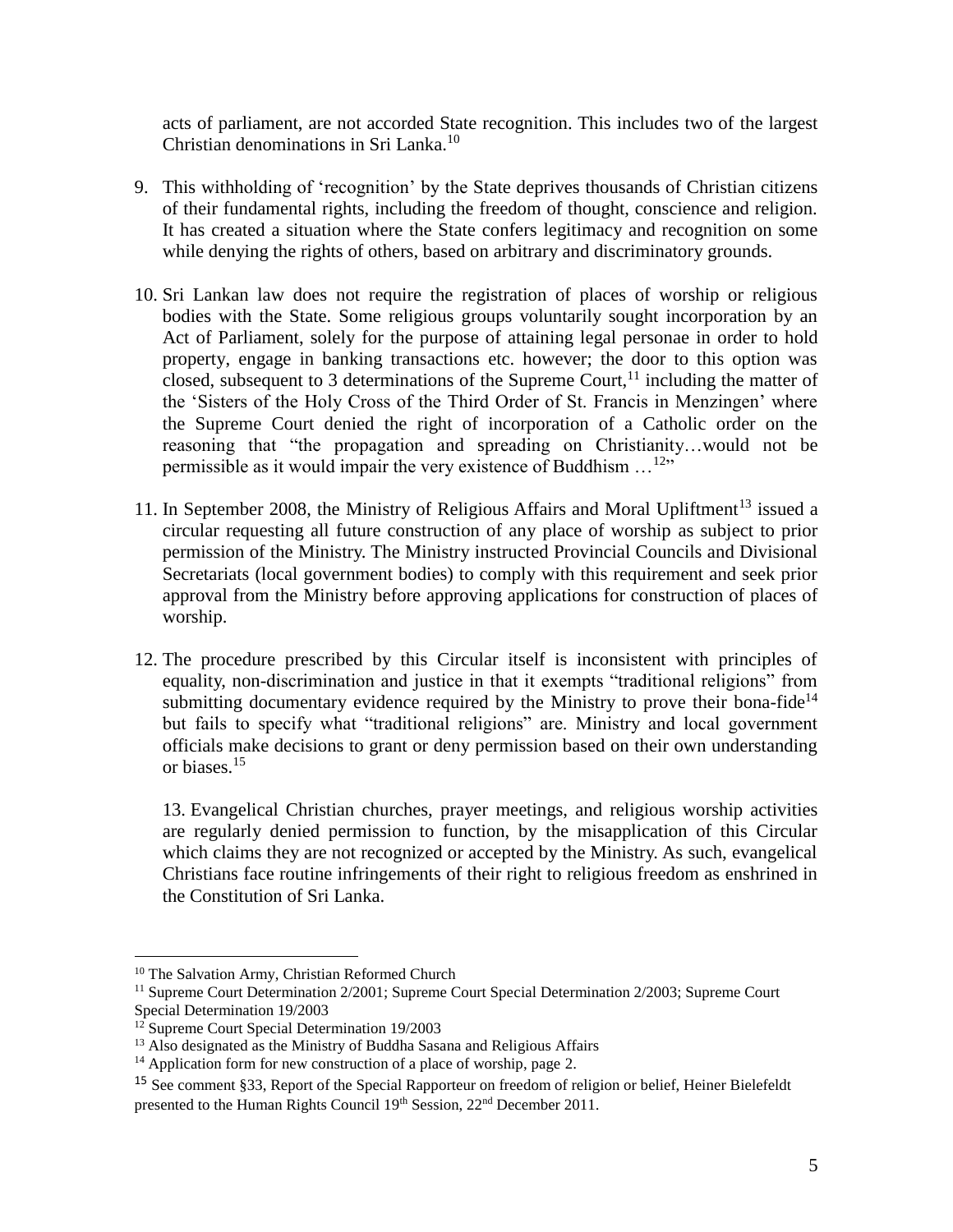- 14. The requirement for the Ministry's approval of proposed construction, in fact, has become a vehicle by which 'legitimacy' is bestowed on religious institutions by the State.
- 15. Voiding the purview of the Ministry of Buddha Sasana and Religious Affairs to oversee the affairs of other religious bodies, in 2015, the government appointed separate ministries as representative bodies and overseers of the four major religious groups in the Sri Lanka.
- 16. Moreover, since this Circular has no founding in parliamentary legislature, it has no legal validity. However, local government authorities and law enforcement officials continue to utilise the 2008 Circular to curtail the rights of religious minorities and subject them to harassment.<sup>16</sup>
- 17. Evangelical Christian churches are facing increasing pressure and harassment by local government bodies to stop worship activities or close down if they are not 'recognized' or 'registered' with the government. While this Circular only calls for new constructions and does not have retrospective effect, it is misapplied and used by government officials to close down existing churches. Since 2015, 49 Protestant Christian churches have either closed down or have been instructed to close down by government authorities.<sup>17</sup>
- 18. The GoSL committed to promote interreligious dialogue as a tool to foster tolerance and peaceful coexistence as per a recommendation<sup>18</sup> presented during Sri Lanka's previous UPR cycle. This recommendation is yet to be fully implemented, since the Evangelical Christian community is never consulted or invited to partake in interreligious forums organized by the government.<sup>19</sup>
- 19. These violations and the Ministry's instructions are clearly discriminatory against some religious minorities, particularly Evangelical Christians.

#### **b. Weak law enforcement responses to FoRB violations**

20. Law enforcement officials are often reluctant to take effective action against persons who infringe on the liberties of minority religious groups, as a result of undue influence and pressure exerted by local Buddhist monks, government officials and politicians. Protestant Evangelical Christians have also been victims of false allegations and police

<sup>&</sup>lt;sup>16</sup> On 7<sup>th</sup> December 2016, a pastor of the Assemblies of God Church in Medirigiriya was questioned by the local Divisional Secretary (DS) regarding his worship activities and the construction of his home; which she held was, in fact, a place of worship and not his residence. The DS then instructed the National Water Supply and Drainage Board and the Ceylon Electricity Board to deny the pastor his water and electricity supplies.

<sup>&</sup>lt;sup>17</sup> NCEASL Incident Reports 2015 & 2016. Accessible via[: https://slchurchattacks.crowdmap.com](https://slchurchattacks.crowdmap.com/)

<sup>&</sup>lt;sup>18</sup> Recommendation 127.57

<sup>&</sup>lt;sup>19</sup> Evangelical Christian groups were not invited to attend an interreligious meeting convened by President Sirisena on 6 December 2016. However, representatives of the Bodu Bala Sena attended this meeting.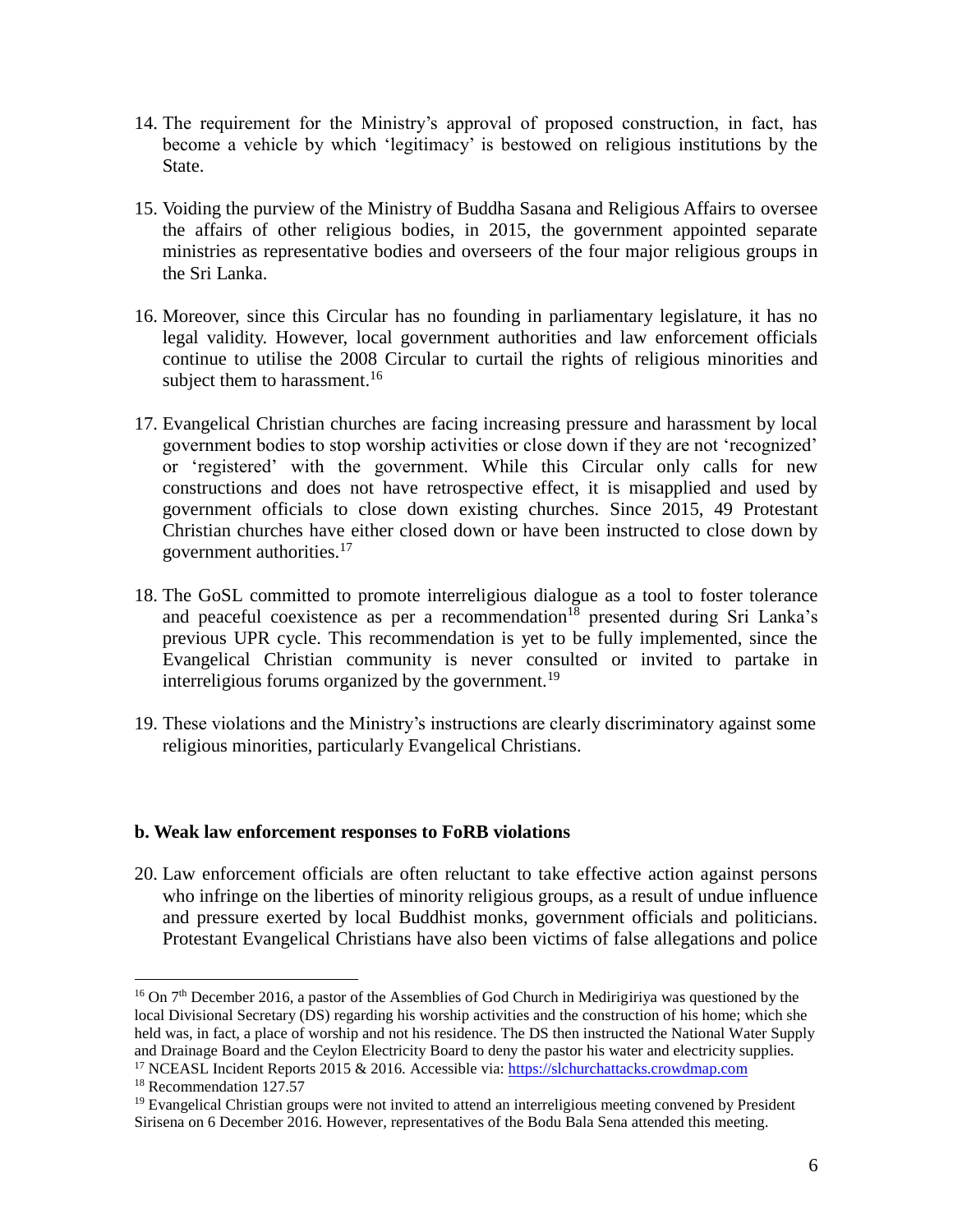officers have been known to compel Protestant Evangelical Christian pastors to discontinue religious worship activities.

- 21. As at February 2017, no one has been prosecuted in relation to the attacks instigated by the extremist group BBS on the Muslim community in Aluthgama in June 2014. This attack killed four and injured 80.<sup>20</sup>
- 22. A pastor whose place of worship suffered a mob attack in 2012 filed 3 cases regarding the incident: two in the Walasmulla Magistrate's Court<sup>21</sup>, implicating some members of the mob; and the other in the Supreme Court<sup>22</sup> citing police inaction during the event. Both these cases filed in 2013 are yet to reach a just conclusion, with the victim having received no relief. Moreover, the State Counsel assigned to the cases at the Walasmulla Magistrate's Court (a representative of the Attorney General's Department, is willfully mishandling the proceedings of the case. This matter was referred to the Attorney General himself in a letter dated 10th December 2016 for which no action has yet been taken.
- 23. On the  $29<sup>th</sup>$  of February 2016, a pastor was informed of an ongoing case at the Wennappuwa Magistrate's Court against his worship activities. This case was filed by local law enforcement officials who failed to follow criminal law and penal code procedure and send notice to the pastor of the case filed against him. The police obtained an interim order in this instance against the pastor's religious worship activities.
- 24. Based on recent trends it appears that the Supreme Court tends to use a procedural approach when determining outcomes that protect minority religious rights. This approach fails to substantively contribute to the expansion of jurisprudence on the State's role to protect, promote and fulfil an individual's right to the freedom of religion. $^{23}$

## **C. Broader FORB issues faced by religious minorities**

25. Circular 2008, discrimination and bias by the local government officials and ministries supported by government bodies which violate fundamental human rights<sup>24</sup> of a particular community further encourages subversive acts of violence by mobs and strengthens the hand of ultra nationalist Sinhala Buddhist elements. The Christian and

<sup>20</sup> United Nations, General Assembly, *Comprehensive report of the Office of the United Nations High Commissioner for Human Rights on Sri Lanka*, A/HRC/30/61 (28 September 2015), available from [http://www.ohchr.org/EN/HRBodies/HRC/RegularSessions/Session30/Documents/A\\_HRC\\_30\\_61\\_ENG.doc](http://www.ohchr.org/EN/HRBodies/HRC/RegularSessions/Session30/Documents/A_HRC_30_61_ENG.docx) [x](http://www.ohchr.org/EN/HRBodies/HRC/RegularSessions/Session30/Documents/A_HRC_30_61_ENG.docx)

 $21$  Case numbers: 29372 and 29373.

<sup>22</sup> SCFR 19/2013.

<sup>23</sup> Esufally, S. (2017). *Judicial Responses to Religious Freedom: A Case Analysis* (p. 18). NCEASL.

<sup>&</sup>lt;sup>24</sup> Fundamental Rights which are declared by the Constitution shall be respected, secured and advanced by all the organs of the government and shall not be abridged, restricted or denied except to the manner and extent provided for within the Constitution - Article 4 (d) of the Constitution of Sri Lanka.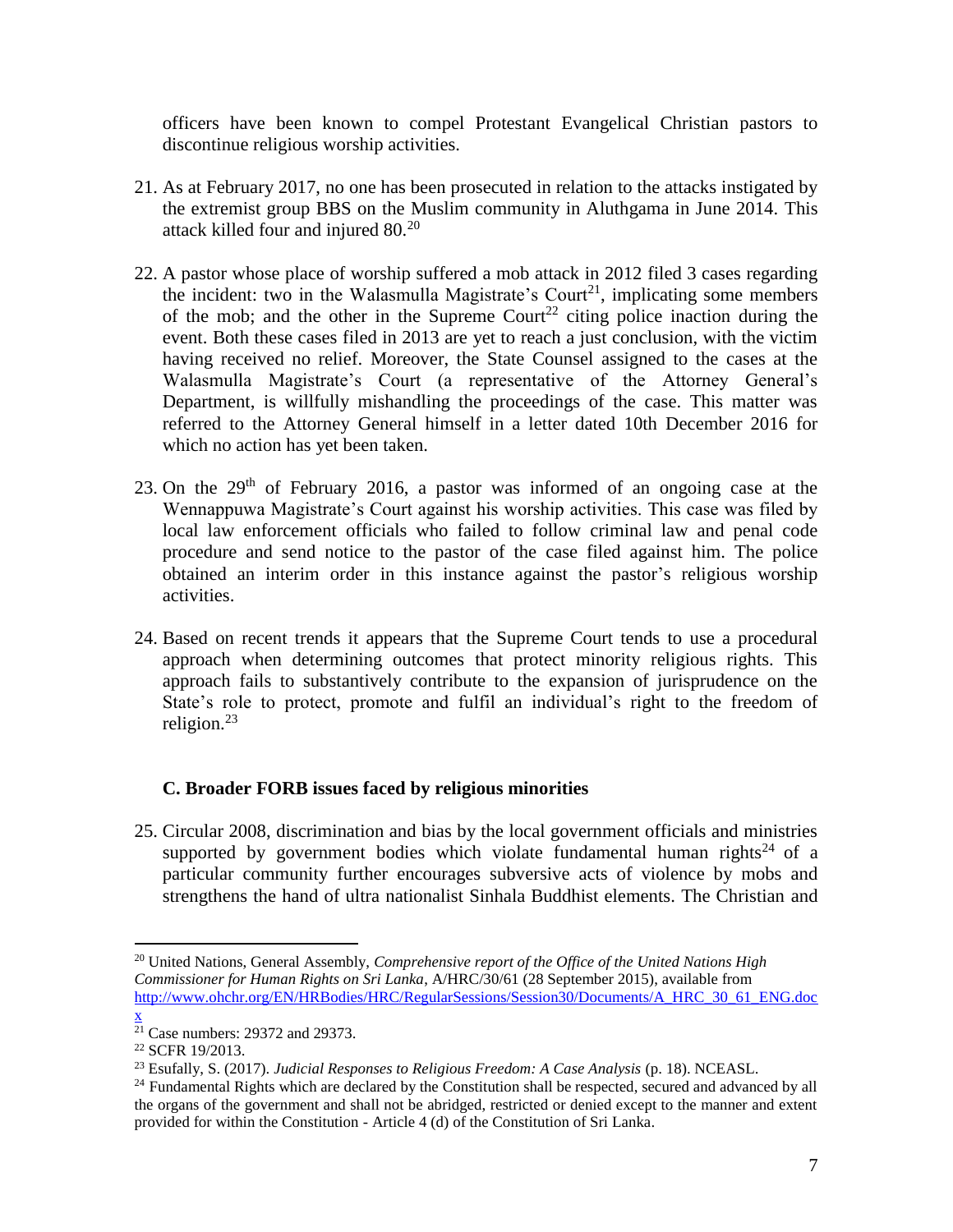Muslim communities have been victims of organized violent attacks at the hands of such elements.

- 26. Hindu places of worship have been subject to destruction, robbery, and vandalism and in some cases, have been known to be replaced by Buddhist shrines. This is regarded by many (especially those in the North and East) in the post-war context as symbolic of Sinhala-Buddhist power projection, and has a significant ability to play into ethnic insecurities. 25
- 27. Since 2012 faith based human rights groups have documented over  $450^{26}$  acts of violence against Christians including physical assault, arson, demolition and desecration of churches, intimidation and displacement from homes. The majority of attacks go unpunished and the victims have no recourse to compensation.
- 28. Moreover, since 2012, Buddhist nationalists have become increasingly active in their dissemination of anti-Muslim propaganda through a range of public platforms, including social media. <sup>27</sup> Sporadic acts of violence and discrimination targeting Islamic places of worship have been recorded from 2009 onwards by various sources, the most notable being the 2012 attack on the Masjidul Kairiya mosque in Dambulla by a large mob who claimed it had been illegally constructed on sacred Buddhist land. Following the violence, the then Prime Minister and Minister of Religious Affairs D.M. Jayarathne ordered the 50-year-old mosque to be relocated. However, the worst incidents of violence targeting the Muslim community in recent years were the mob attack on the Masjid Deenul Islam mosque in Grandpass in 2013 and rioting centered around Aluthgama in 2014 – widely attributed to BBS instigation, through inflammatory anti-Muslim rhetoric uttered at a public rally just before violence erupted. The Aluthgama riots left four dead, many injured and displaced, and resulted in significant property damage.
- 29. January 2016 saw the upsurge of a new Sinhala nationalist movement entitled *Sinha Le.* The ideology of the movement and its calls to establish a Sinhala-Buddhist State translated into acts of hate speech and aggression targeting minorities and particularly Muslim communities. There has also been a sudden proliferation of 'Sinha Le' bumper stickers, including on police patrol vehicles and graffiti in Colombo and other areas. The movement, which has attracted a large following on social media, has specifically targeted the Muslim community.
- 30. Children belonging to the Evangelical Christian minority experience difficulty and discrimination when applying to State schools, in direct contravention of the provisions

<sup>25</sup> Centre for Policy Alternatives,. (2013). *Attacks on Places of Religious Worship in Post-war Sri Lanka*. Retrieved from http://sangam.org/wp-content/uploads/2013/03/Attacks-on-Religious-Places-CPA-March-2013.pdf

<sup>&</sup>lt;sup>26</sup> NCEASL Incident Reports 2012-Present

<sup>27</sup> Centre for Policy Alternatives,. (2014). *Liking violence: A study of hate speech on Facebook in Sri Lanka*. Retrieved from http://www.cpalanka.org/wp-content/uploads/2014/09/Hate-Speech-Final.pdf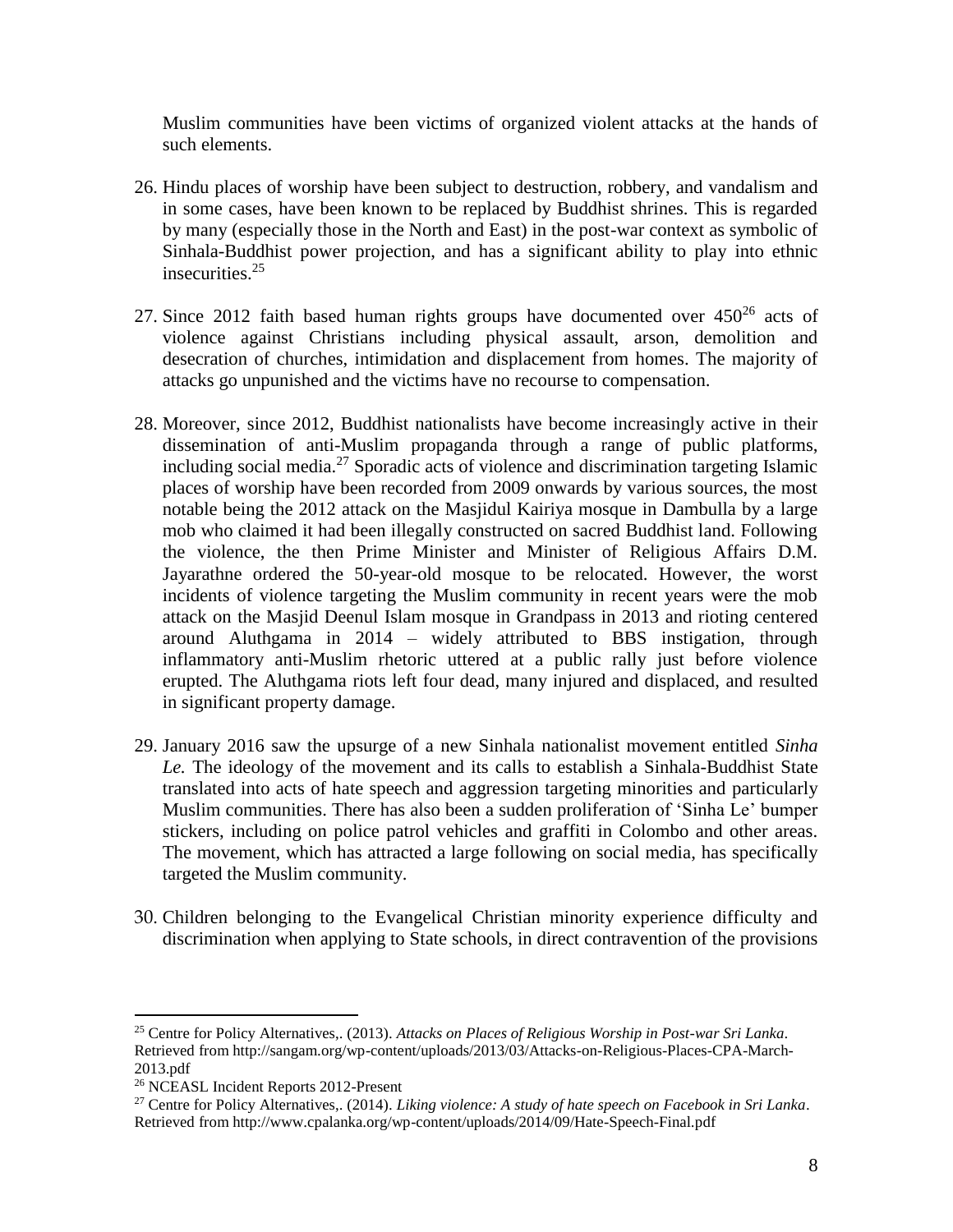of the Constitution<sup>28</sup>. Furthermore, a Circular for Grade 1 School Admission 23/2013 section 3.2 explicitly states that all schools which were taken over by the government under Assisted Schools and Training Schools (Special Provisions) no. 05/1960 and Assisted Schools and Training Schools (Supplementary Provisions) no. 08/1961 should maintain the same proportion of children belonging to different religions when taken over by the State. If the number of applications received is less/no applications received than the number of vacancies set apart for that category, the balance vacancies shall be proportionately divided among other religions. This specification is, however, not adhered to.

31. Restriction of legitimate, non-religious activities by Christian citizens, violates their fundamental rights to equal treatment such as the right to burial of the dead<sup>29</sup> but also other rights such as the right to engage in a lawful occupation or enterprise.<sup>30</sup>

### **RECOMMENDATIONS TO THE GOVERNMENT OF SRI LANKA**

- 32. **The government should ensure that all government officials including members of law enforcement bodies respect principles of religious freedom and do not discriminate on the grounds of religion or belief<sup>31</sup>, and that they are provided with training on human rights including religious freedom standards.**
- 33. **The government should not discriminate against certain religious minorities and impede their legitimate exercise of religious freedom by not according them equal recognition as other religious groups and should ensure that all citizens,**

<sup>&</sup>lt;sup>28</sup>Article 12 of the Constitution of the Democratic Socialist Republic of Sri Lanka: "All persons are equal before the law and are entitled to equal protection of the law."

<sup>&</sup>lt;sup>29</sup> In January 2016, an Officer-in Charge of the local police station in Serukele (Puttalam District), coerced a pastor into signing a letter stating that no Christians would be buried in the local public cemetery.

In March 2016, a pastor in Mandur, Batticaloa was obstructed by a mob of around 300 villagers, including a Hindu priest, from performing the burial rites of a deceased Christian according to the Christian tradition. The police from whom the pastor had sort assistance, concurred with the villagers and declared that only Hindu burial rites could be performed at that particular public cemetery.

<sup>&</sup>lt;sup>30</sup> The Baby Bright Montessori, the construction of a new building for the Baby Bright Montessori in Bulathkohupitiya was referred by the local authority to obtain permission from the Ministry of Religious Affairs. The applicant replied that the Montessori in question is a reputed pre-school which has been functioning in the region for several years and sought clarification as to why the construction of an educational institution requires prior permission from the Ministry of Religious Affairs. On 25<sup>th</sup> May 2010, the chairman of the *Pradeshiya Sabha* requested the applicant to forward a duly completed application as per the 2008 Circular to the Ministry of Religious Affairs. The Ministry in return has written to the Pradeshiya Sabha that there are complaints that this building is being used for religious services and to inquire into it. However, this allegation is unfounded, as the building was not yet constructed. The blatant misapplication of the Circular and harassment in this instance is due to the fact that the Montessori in question is being run by the wife of a Christian clergyman who pastors a church in the same region. The matter remains unresolved. The Local government officials up to date have refused to give permission for the construction of this new building.

<sup>&</sup>lt;sup>31</sup> "States should instruct members of law enforcement and other State agencies that religious activities of non-registered religious or belief communities are not illegal, as the statue f freedom of religion or belief prevails over any acts of state registration" Recommendation §73 \*c), by the former Special Rapporteur on freedom of religion or belief, Heiner Bielefeldt presented to the Human Rights Council 19th Session, 22<sup>nd</sup> December 2011.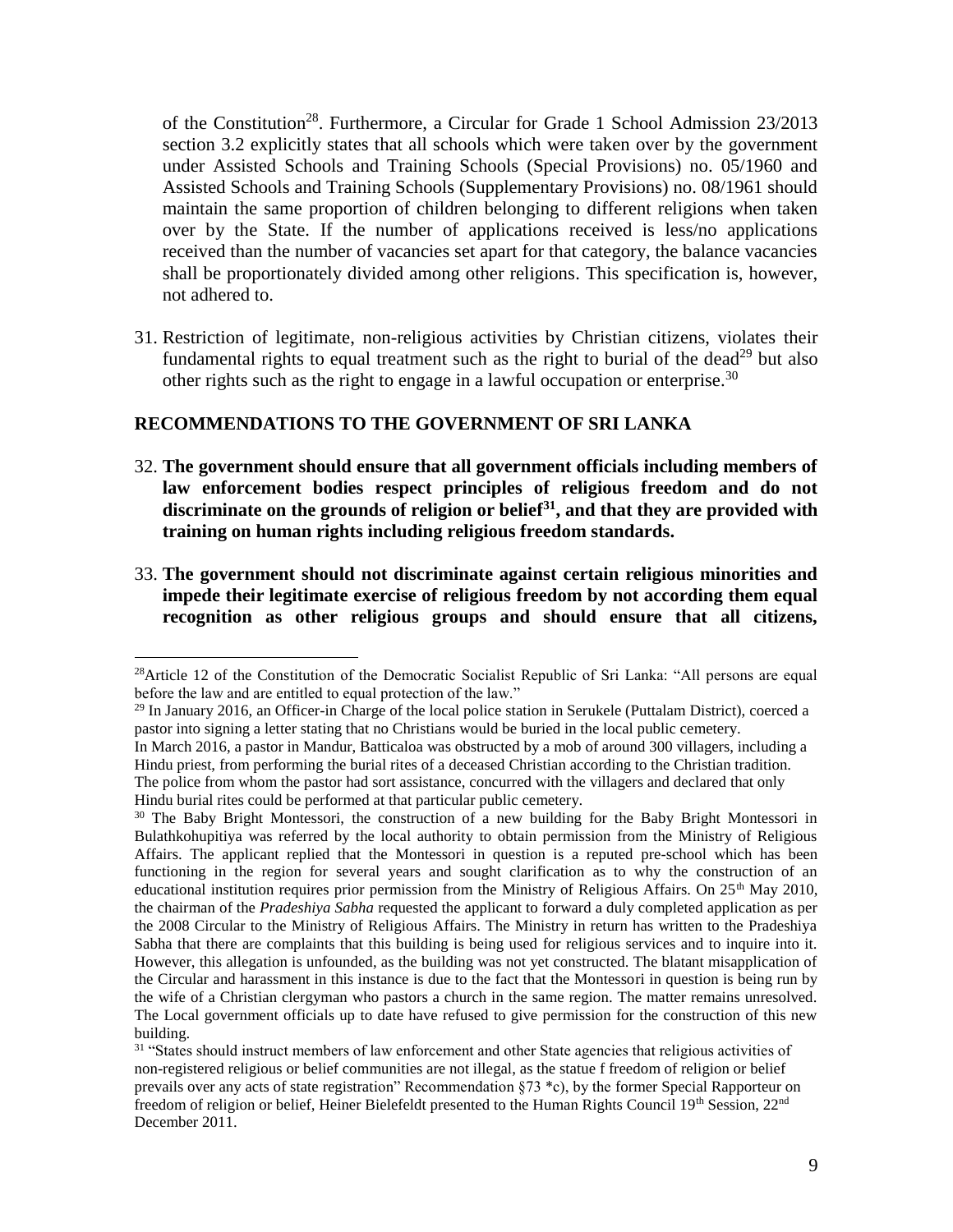**irrespective of their religious affiliation are afforded equal treatment under the law and by the State.**

- 34. **The Ministry of** *Buddhasasana* **and Religious Affairs should withdraw the Circular issued in September 2008 pertaining to the construction of places of worship.**
- 35. **The government should urgently implement an effective mechanism along the lines of an inter-religious body, which is inclusive of and adequately represented by all religious groups to deal with any issues of religious tensions.<sup>32</sup>**
- 36. **The government should take steps to improve and promote religious freedom literacy, to combat the various misconceptions and misperception regarding the specific content of this right, and to address issues of chronic intolerance and violent extremism.**

## **WIDER HUMAN RIGHTS ISSUES: SRI LANKA'S TRANSITIONAL JUSTICE PROCESS AND ITS MECHANISMS**

- 37. While there have been some steps taken by the government towards implementing transitional justice mechanisms the progress has been slow. Moreover, the unwillingness on the part of the government to address issues of justice and impunity continues to highlight the need - as pointed out by the High Commissioner for Human Rights -<sup>33</sup> for international participation in any proposed judicial mechanism, including a special counsel, foreign judges, and defence lawyers, and authorized prosecutors and investigators.
- 38. The co-sponsored resolution of the UNHRC mandates the establishment of four mechanisms designed to address and provide redress for mass human rights violations that occurred in Sri Lanka's past; before, during and after the armed conflict<sup>34</sup>. These instruments are namely an Office on Missing Persons, and Office of Reparation, a Commission for Truth, Reconciliation and the Guarantee of Non-Recurrence, and a special judicial mechanism.
- 39. The Government has created several ad hoc bodies, including the Secretariat for Coordinating Reconciliation Mechanisms  $(SCRM)$ ,  $^{35}$  and the Office for National Unity and Reconciliation,  $36$  and several technical working groups tasked with drafting blueprints for the accountability and reconciliation mechanisms to be established. These bodies, however, are yet to present a sufficiently convincing or comprehensive

<sup>&</sup>lt;sup>32</sup> Also see Recommendation by Special Rapporteur on freedom of religion or belief, Asma Jahangir (E/CN.4/2006/5/Add.3, §128)

 $33$  34<sup>th</sup> session of the Human Rights Council

<sup>&</sup>lt;sup>34</sup> Promoting reconciliation, accountability and human rights in Sri Lanka, A/HRC/RES/30/1, 14 October 2015

<sup>35</sup> See: [www.scrm.gov.lk.](http://www.scrm.gov.lk/)

<sup>36</sup> See: www.onur.gov.lk.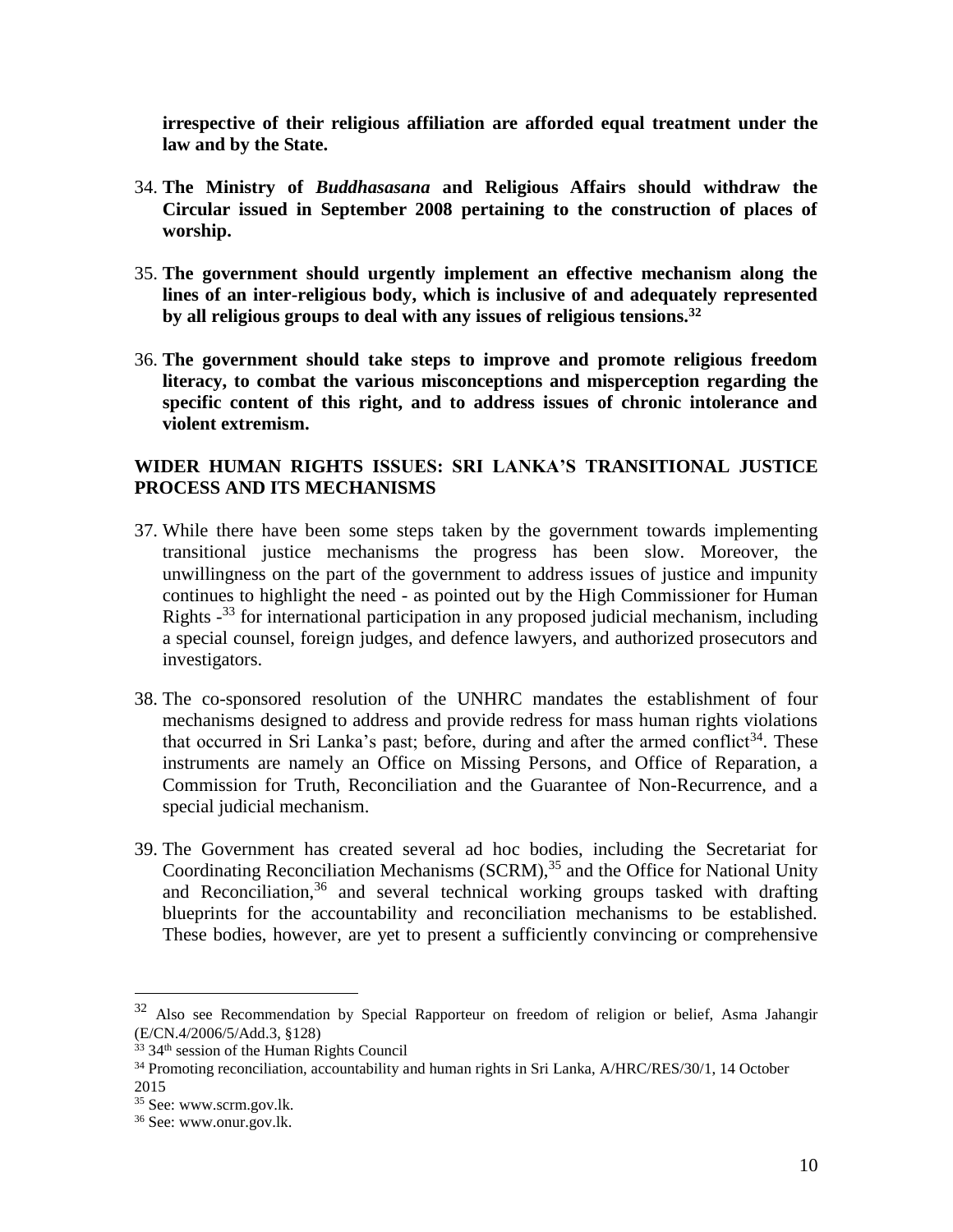transitional justice strategy to overcome the legacy of mistrust and skepticism left by a number of inconclusive ad hoc commissions and procedures.

- 40. Legislation to establish the Office on Missing Persons was passed on  $23<sup>rd</sup>$  August 2016, even before the conclusion of a series of public consultations on the proposed mechanisms. While this piece of legislature was seemingly expedited through parliament, the Office is yet to be established. The other mechanisms, as sequenced by the Secretary General of the SCRM at an open dialogue with civil society, are yet to be considered.
- 41. 65,000 persons are still reported to be missing after Sri Lanka's legacy of civil war and insurrections. While the GoSL has taken seemingly positive measures last year to establish an office with investigative powers to inquire after these disappearances (the OMP), the government approved a final amendment to the OMP Act in February of this year, to restrict the Office of its power to enter into agreements in order to achieve its mandate.<sup>37</sup>
- 42. Tamils suspected of links with the LTTE continue to be detained under the Prevention of Terrorism Act (PTA), which the government of Sri Lanka pledged to repeal in 2015 and replace with a legislature that complied with international standards. The PTA extends administrative detention and shifts the burden of proof on to detainees who allege ill treatment and torture. The government's commitment to repeal the PTA has not been implemented to date. In fact, a draft policy and legal framework for replacement legislation presented to Cabinet in October 2016, retained many of the provisions of the PTA and constituted the use of vague language.

# **RECOMMENDATIONS TO THE GOVERNMENT OF SRI LANKA**

- 43. **The government should ensure that law enforcement bodies follow due process as prescribed by existing laws when conducting investigations, apprehending and detaining suspects.**
- 44. **The government should set up a timeline, detailing its plans for the implementation of the proposed mechanisms in line with UNHRC Resolution 30/1 and its commitments in Resolution 34/1.**
- 45. **The government should follow through on its commitments to implement its proposed mechanisms in full, including the setting up of a Truth and Reconciliation Commission and a functional Office on Missing Persons.**
- 46. **The government should take steps to ensure the representation of members from victim communities in the Office of Missing Persons.**

 $\overline{a}$ <sup>37</sup> *ibid*